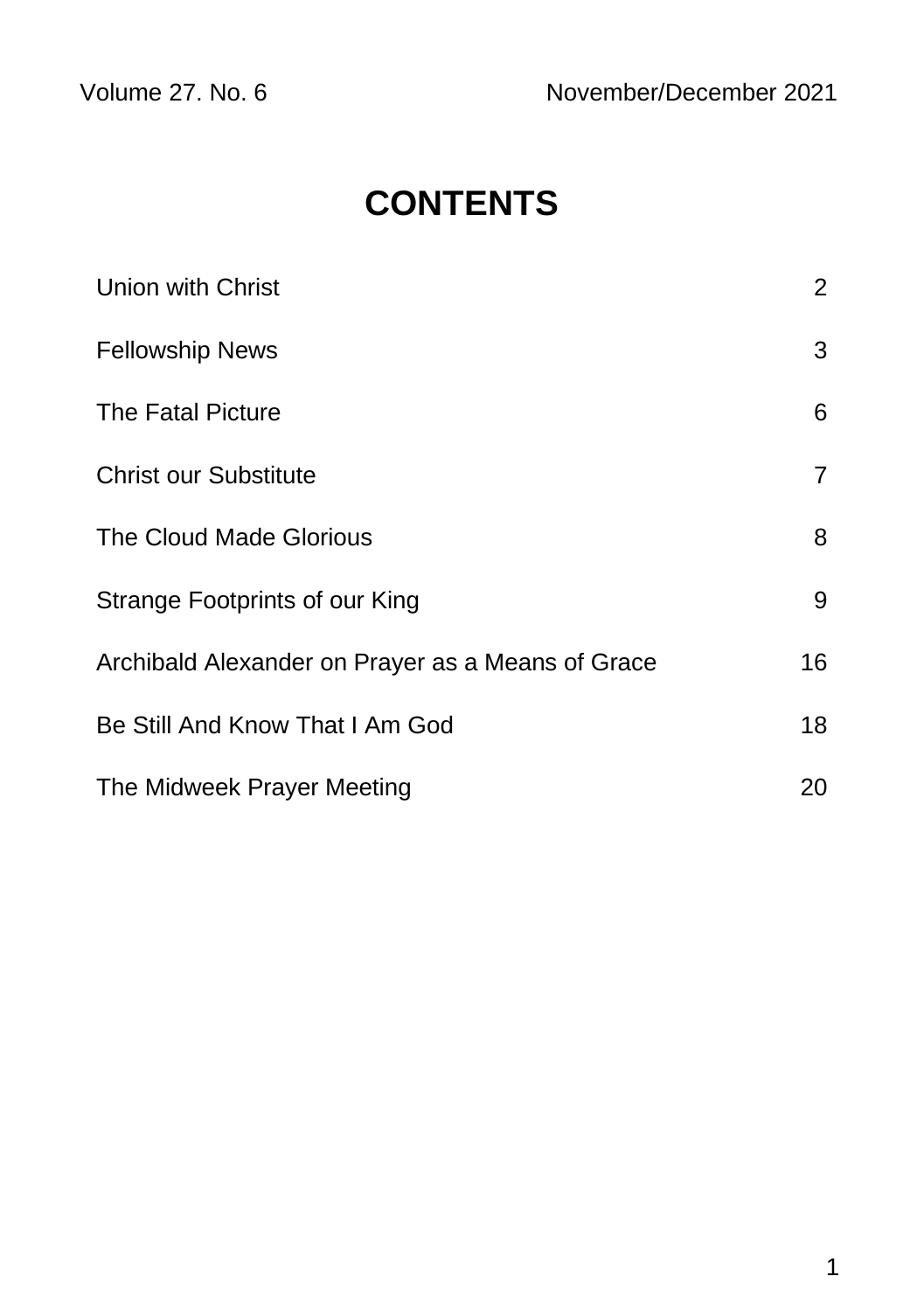### **UNION WITH CHRIST**

Scripture speaks of believers being "joined unto the Lord" (1 Cor. 6:17). Our union with Him can never be broken (Rom. 8:38,39), and therefore we are eternally secure (Jn. 10:27-30).

The story is told of a shipwreck in the Georgian Bay of Canada. The mate of the ship had leapt from the sinking ship into a smaller boat, with six or seven strong men and a very frightened little girl. One by one the strong men lost their hold as the boat was turned over and over by the raging billows.

Everyone perished that night except the girl, the reason being that the mate had taken the precaution to bind her with ropes to the prow of the boat. And she drifted to the shore where she was rescued, and she lived for many years to relate her wonderful deliverance.

How thankful we should be if, through grace, we are joined to the Lord!

Sovereign grace o'er sin abounding, Ransomed souls, the tidings swell; 'Tis a deep that knows no sounding; Who its breadth or length can tell? On its glories Let my soul for ever dwell.

What from Christ the soul shall sever, Bound by everlasting bands? Once in Him in Him for ever, Thus the eternal cov'nant stands: None shall pluck thee From the Strength of Israel's hands.

*John Kent, 1766-1843*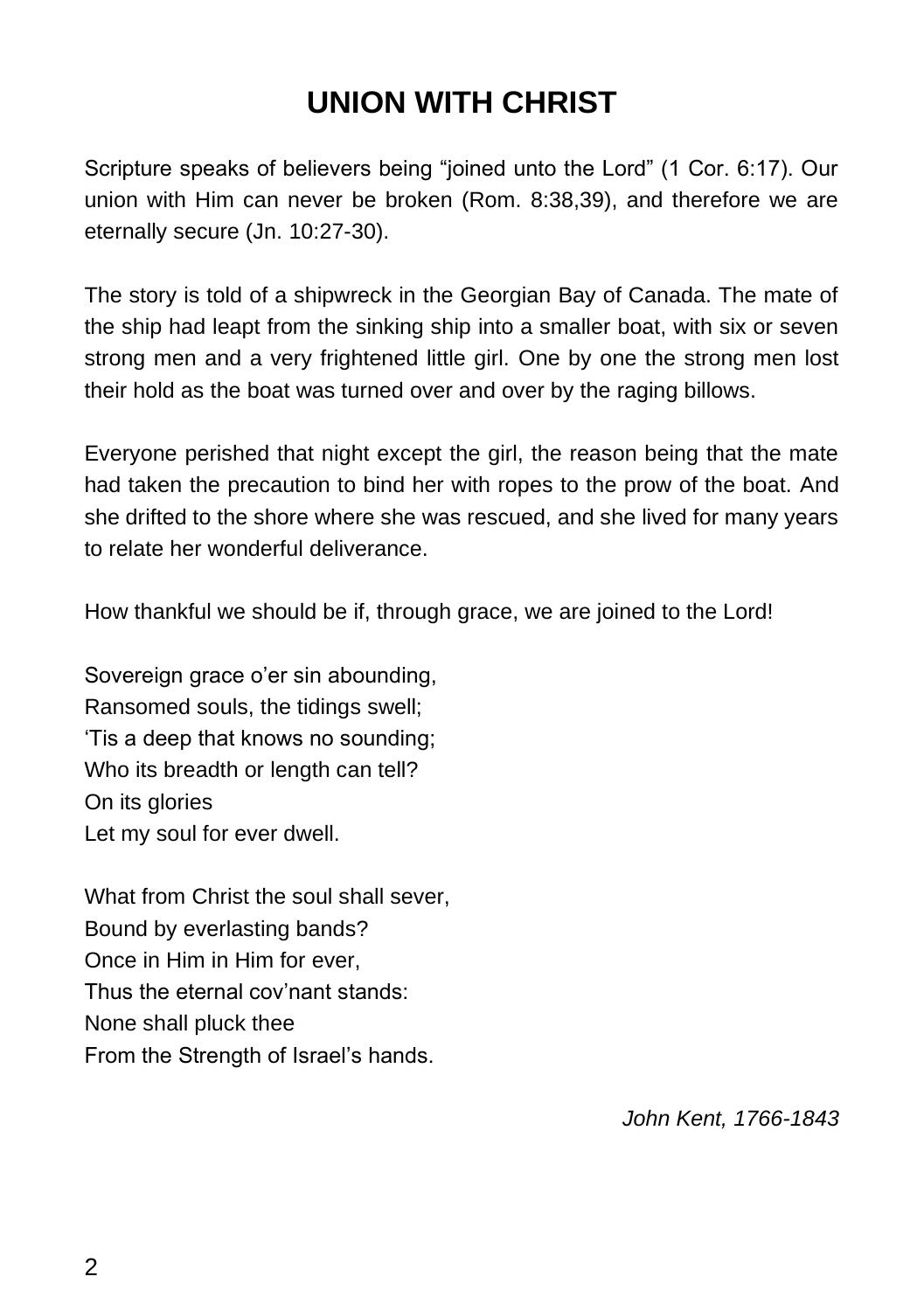## **FELLOWSHIP NEWS**

#### **Liz Storey**

It was good to have reports at a recent Wednesday Prayer Meeting from Tom & Tim following the start of the youth-work for the Autumn term. They are included below as a reminder for our prayers.

#### **Senior Endeavourers**

Tom reported that in Seniors they were very thankful for a good start back this term. There are currently 16 on the books, and equal numbers from those within our Church and from outside and they are pleased that good relationships are being built with all of them.

The Senior Group is divided into 2 classes, with Tom teaching the older ones and Susan teaching the younger ones. Although Paul has stepped back from Seniors to concentrate on other Church responsibilities, he still takes a class once a month and Jo B helps with the group admin and parent contact.

As we know Jenny Chatfield left the Church a generous legacy, with a request that it be used for the youthwork. So, thanks to Jenny, the Seniors' Room upstairs in the Church Hall has now been redecorated and kitted out with new furniture & games. This has been very well received by the young people, and if you haven't already seen it, do take a look! Tom has asked that if any of us have pictures, stories or memories of Jenny, we are requested, please, to share them with him, so the group can recognize her commitment to the Lord and her desire to support the youthwork.

Tom reported that they were thankful to have the bus rota back in place, which puts a little less pressure on leaders before lessons. However, they are still in need of additional teachers as they have no real cover for illness or holidays, so occasionally have to cancel a lesson or Friday night. We are therefore asked to pray that the Lord would provide others who are able to help in the leadership and with teaching.

The group is also looking to introduce a guest speaker once a month. These sessions would be led by Tom and the guest speaker would be given 20- 30mins to perhaps share their testimony or speak on a topic relevant to teens that would give them a real perspective of the church and the Christian life. If this is something you feel you could do, please speak to Jo or Tom.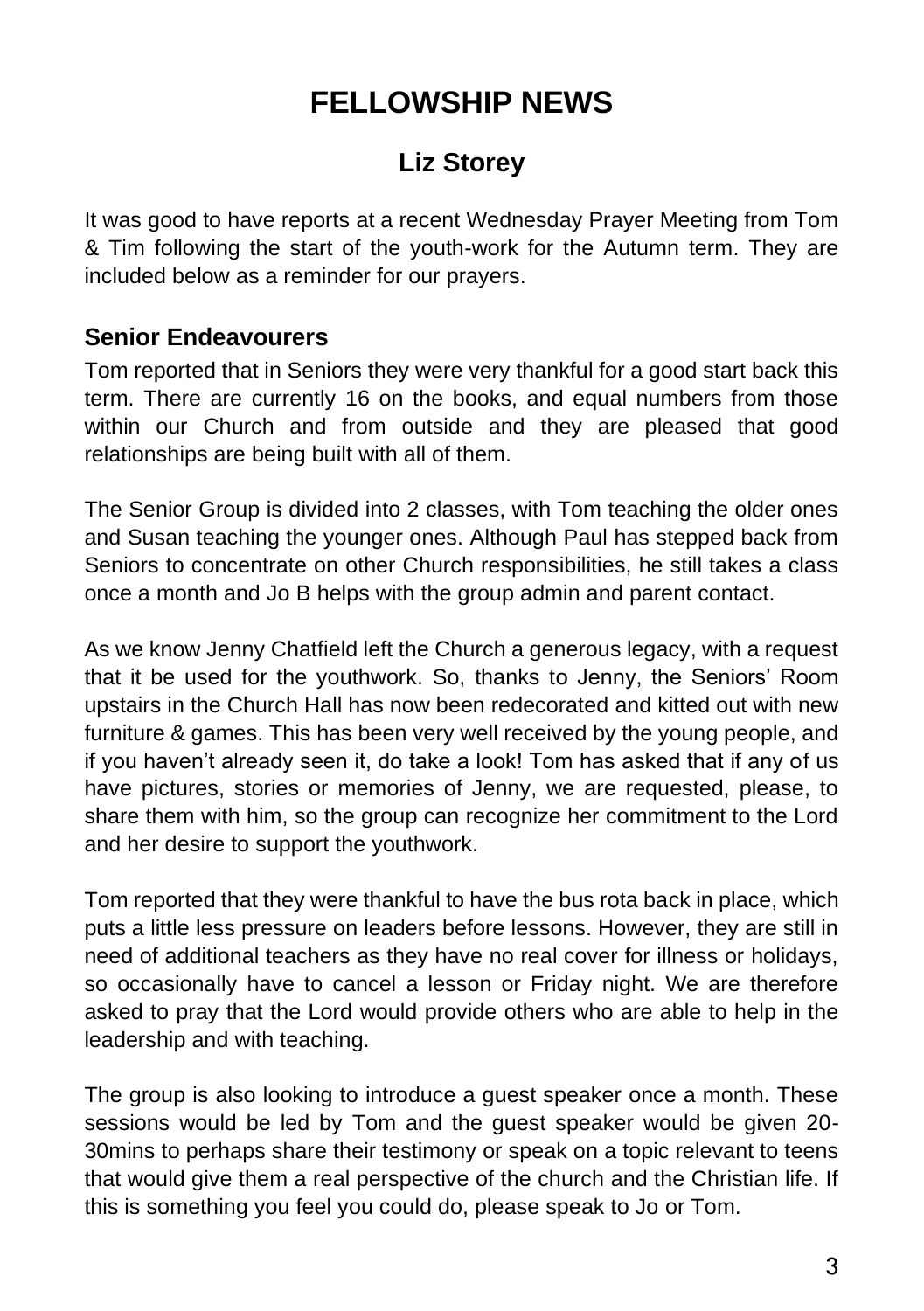We are asked to pray for the following things:

- 1. That, in this world where teens are drawn away to all sorts of things, the work will continue and grow, and that the children would bring family and friends along to the group.
- 2. That the current leaders, would be given strength and energy to continue and that additional enthusiastic workers would be raised up from within our current membership or by the Lord drawing others to join us, who have a desire for teenage souls and can help drive the work forward.
- 3. That the Lord would work in the hearts of those young people who have attended Seniors for years but who don't seem to have any real spiritual interest.
- 4. That the Lord would kindle that flame in those young people who have a spark of interest and that the Lord would help the leaders to know how to guide them and answer their questions.
- 5. That those in the group who have changed schools would settle in and be guided to seek out good friends. And for those anticipating exams soon, that the Lord would calm nerves and help them to be diligent in their studies.

#### **Sunday School**

Tim reported that they too had had a very happy return of the Sunday School at the beginning of September and that it was particularly pleasing to have seen all the previously regular non-church children return again. He told us that there are 13 children currently on the register which are split into 3 classes taught by Jo T, Ruth and Nathan. At present, the Sunday School does not have a midweek meeting but Tim plans to review this with the other teachers later in the term.

During the first part of the term there has been an average attendance of about 10 children each Sunday, and from the first week, the Lord gave the Sunday School the real encouragement of a new girl from the Friary attending every week.

Although it's early days for this newly formed group, and there is still some fine tuning of things to be done, the leaders are encouraged with how things are going, and are thankful to all those who have helped with the transport and other aspects of the work.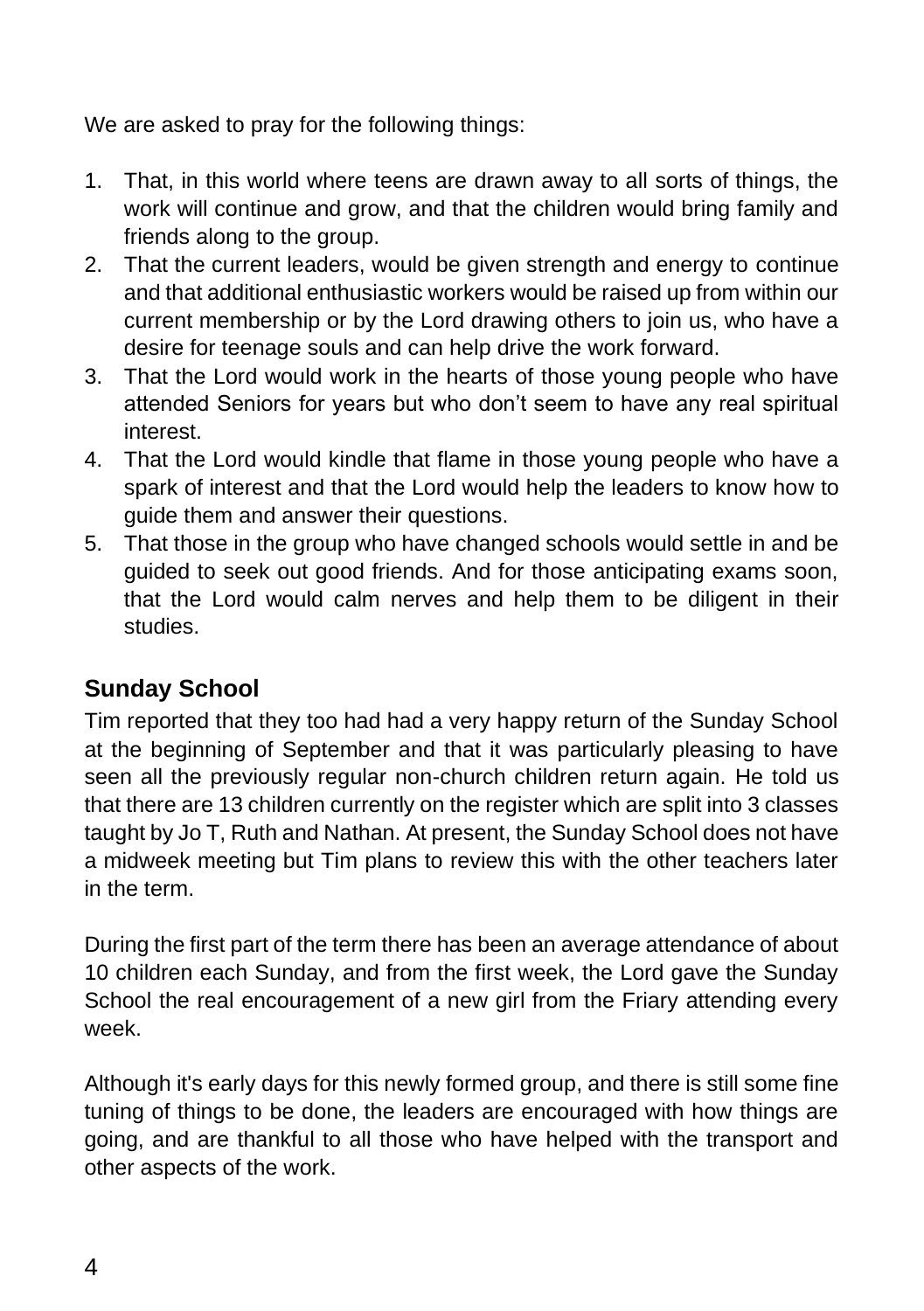We are asked to continue to pray for the work, and in particular that:

- 1. The children would be regular and bring their friends along to the group.
- 2. The teachers would be helped in their weekly preparing and giving of lessons.
- 3. Above all, there would be a work of God's Spirit that would lead to rejoicing on earth and in heaven at sinners saved.

On other matters, we rejoice with Chloe and her sister Ashley at God's providence in providing them with a house in Salisbury and we pray that they will settle in quickly and that the Lord would bless them together in their new home situation.

September 11th saw the return of the Church Picnic. It was a beautiful sunny day and a good number attended from our fellowship, as well as a few from Ibsley. It was a fun afternoon and included Isaac setting up a very competitive game of archery attended by all ages. Despite fierce competition, some became the stars of the show hitting the bullseye! (We had better all get some practise in preparation for next year!) A game of football also pleased many of our lads, but many enjoyed a more chilled-out afternoon over a chat and an ice-cream!

We were so pleased that on October 10th we were invited to return to Gracewell Care Home, after being prevented from going both there, and Milford House Care Home, due to Covid. We were grateful to the Lord that those leading the service were able to give proof of negative Covid tests before the service, and that 11 residents heard the Gospel simply explained. We pray that future opportunities in the care homes will be blessed to the saving of precious souls for the glory of God.

Many of us will know Christine's Dad, Mr Essen, and remember having happy holidays in Yorkshire in his holiday home. We have been aware of his increasing needs of late following a diagnosis of Dementia and although Mr Essen had been having 24hr care at home, he has now moved to a care home in Richmond. Our prayer is that he will continue to remain settled and well cared for in his new surroundings and that he and the family would continue to know God's peace and comfort in the coming days.

We were so sad to hear that George had a fall recently and sustained a fractured hip. He has had a successful operation to repair the break and is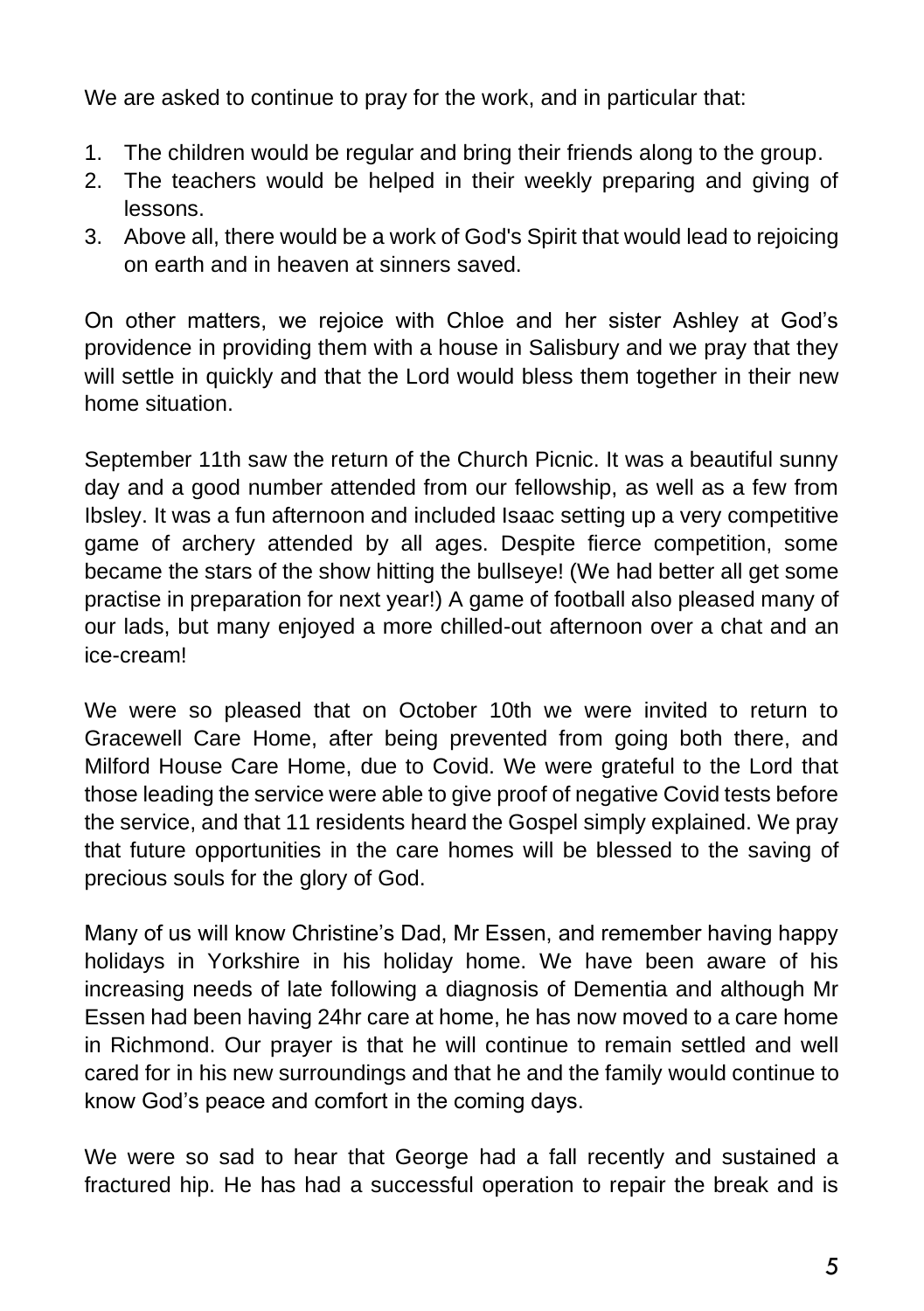currently on Amesbury Ward in Salisbury District Hospital. We pray that he will soon be well enough to be discharged back to Laverstock Care Home.

On 23rd September, a Thanksgiving Service was held at Harnham Free Church for Mrs Abigail Luke who died on 31st August, aged 101. The service was led by Rev Andrew Page of Above Bar Church, Southampton; and during the service, several people shared memories of Abigail. Rosemary, Abigail's daughter, gave a detailed review of her mother's long and active life which included a reference to the work, time, and effort that both her parents had put into the beginning of Emmanuel Church in the 1950s to 60s. After this, Rev. Page clearly presented the gospel from John 14:6. Although Dudley and Abigail were never members at Emmanuel, they did often attend the services, and they regularly offered kind hospitality. We know their trust was in the Lord Jesus Christ through whom alone we have the sure and certain hope of everlasting life.

#### **WORDS OF THANKS**

Carol and I would like to thank everyone for their encouragements, good wishes, and especially for their many prayers during recent times of difficulty, when Carol has been trying to cope with severe balance problems. The kindness shown to us has been deeply appreciated and the gracious fellowship of the Lord's people has shown us much of the wonderful love of the Lord Himself. We are thankful to say that Carol's condition is now much improved, so that she is no longer experiencing the discomfort of giddiness and dizziness. It is a welcome relief, and we are both truly grateful.

> *In Christian love, Carol & Bob (Ps. 103:1-4)*

#### **THE FATAL PICTURE**

A young Spanish Princess fell in love with a very beautiful picture which hung on the walls of a castle in Spain. With the ardour of the Spanish people, she imprinted a kiss on it every time she had occasion to pass by it. In the course of a few months she grew sick, the colour fled from her cheeks, and her eyes grew sunken and dull.

In a while she died, and it was then found that the beautiful picture had been the cause of her death. Mixed with the colour with which it was painted was a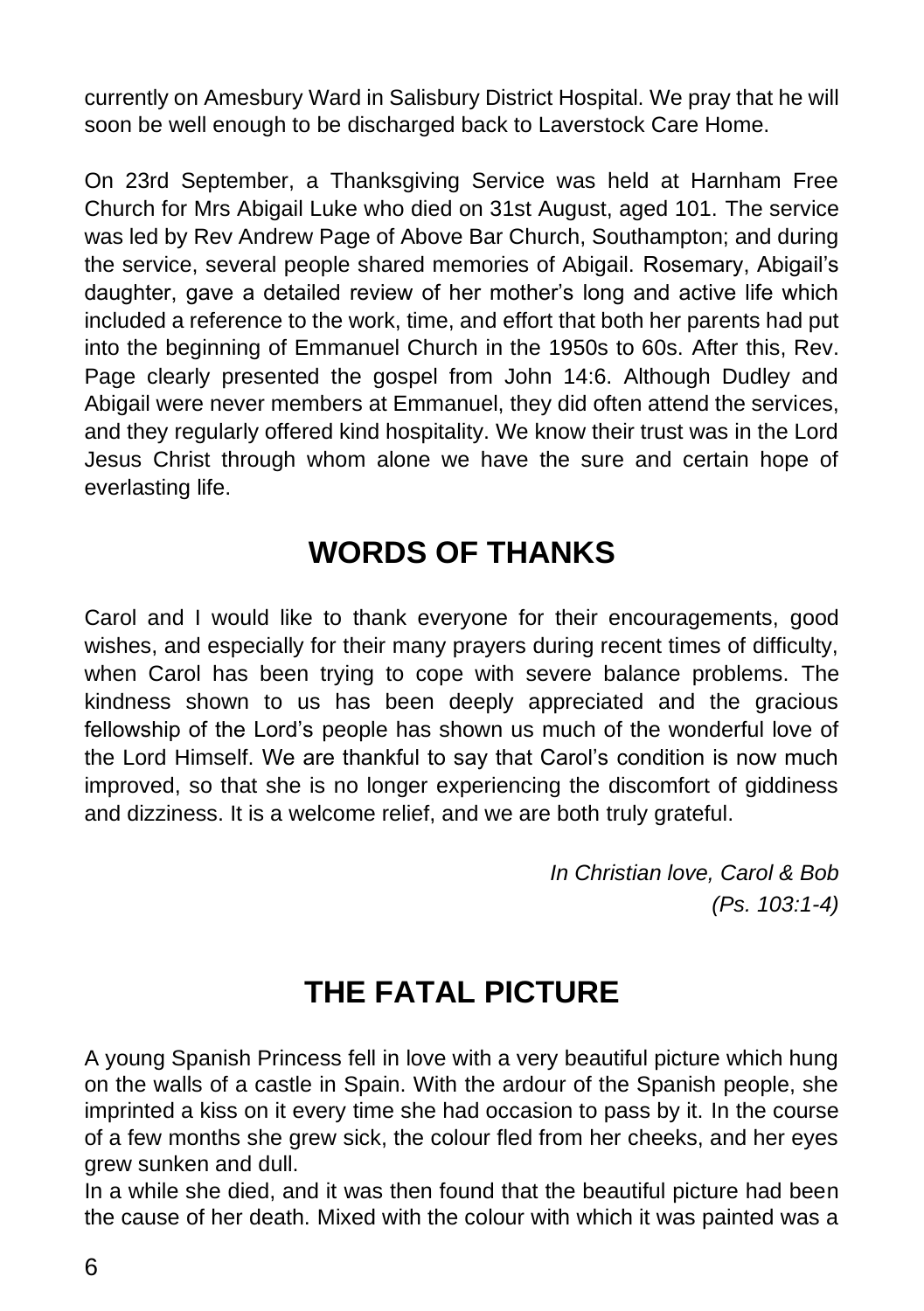very subtle poison, which the artist had employed to give to his work that rich green lustre the princess had so much admired, and each time she kissed it her lips had touched the poison.

There are sins that are very attractive to us. We pause; we feel strong emotion of desire; and in a little while we fall into the trap. What we thought were things to bring satisfaction and happiness, prove to contain dangerous poison. The essence of death lurks beneath that sweetness so alluring. In such sins are the fangs of the Serpent, and the "end of these things is death."

### **CHRIST OUR SUBSTITUTE**

In Napoleon Bonaparte's time, in a compulsory enlistment to military service, a man was balloted and he did not want to go. A friend offered to go in his place. He joined up in the man's name, was sent to the front, and, sadly, he was killed in action.

Some time later, Napoleon wanted more men, and the man first balloted was balloted a second time. "You cannot send me", he said; "I am dead." "In such and such a battle, you left me buried in the field." "Look up your records and see for yourselves."

They did look and they found that he had indeed been killed in action. "It must have been a substitute", they said. "Yes, true! he replied; "My substitute died in my place, and the law has now no claim upon me."

By divine and judicial arrangement, the Lord Jesus Christ suffered and died for His people: as their Substitute, taking the punishment due to us, and thus meeting for us all the requirements of the Law.

> From whence this fear and unbelief? Hath not the Father put to grief His spotless Son for me? And will the righteous Judge of men Condemn me for that debt of sin Which, Lord, was charged on Thee?

Complete atonement Thou hast made, And to the utmost Thou hast paid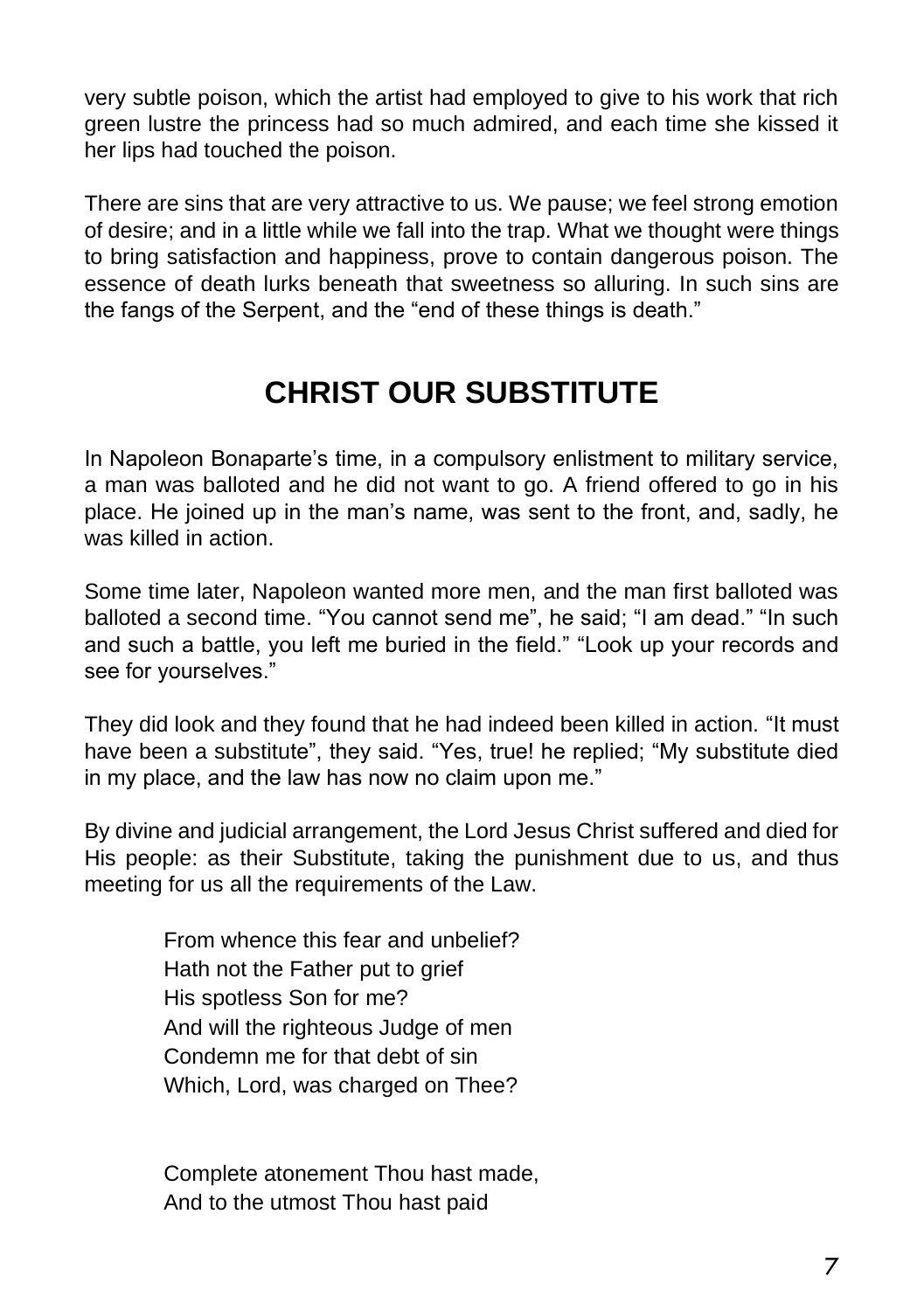Whate'er Thy people owed; How then can wrath on me take place, If sheltered in Thy righteousness, And sprinkled with Thy blood?

If thou hast my discharge procured, And freely in my room endured The whole of wrath divine, Payment God cannot twice demand, First at my bleeding Surety's hand, And then again at mine."

*Augustus M. Toplady, 1772*

## **THE CLOUD MADE GLORIOUS**

One summer's evening at sunset, I was looking at a cloud in the sky. It was black and forbidding. Away in the West, the sky was made beautiful with the glory of the setting sun, but this cloud had no share in the glory.

A little while later I looked and saw the same cloud, but how changed it was! It had become radiant with beauty. It was shot through with light and with glory. The brightness of the sun was upon it. It was a cloud still, but it was a glorified cloud, a thing to uplift the soul of man.

How many things are there in life like that – clouds, with nothing in them of brightness, of radiance and beauty. But when God's sunlight lights them up how different they appear. They are clouds still, but they are radiant clouds, things of beauty and of loveliness.

Sickness – what a dark cloud that is! How we fear when we enter into it. We shrink from the pain, the suffering that it will bring. But when it is brought under the clear shining of God's love, how different it is. Then it is charged with comfort, shot through with beauty. "God comforteth those that are cast down." (2 Corinthians 7:6)

Another dark cloud is bereavement, but how that dark cloud is lit up by His love and tenderness. "The Lord hath comforted his people and will have mercy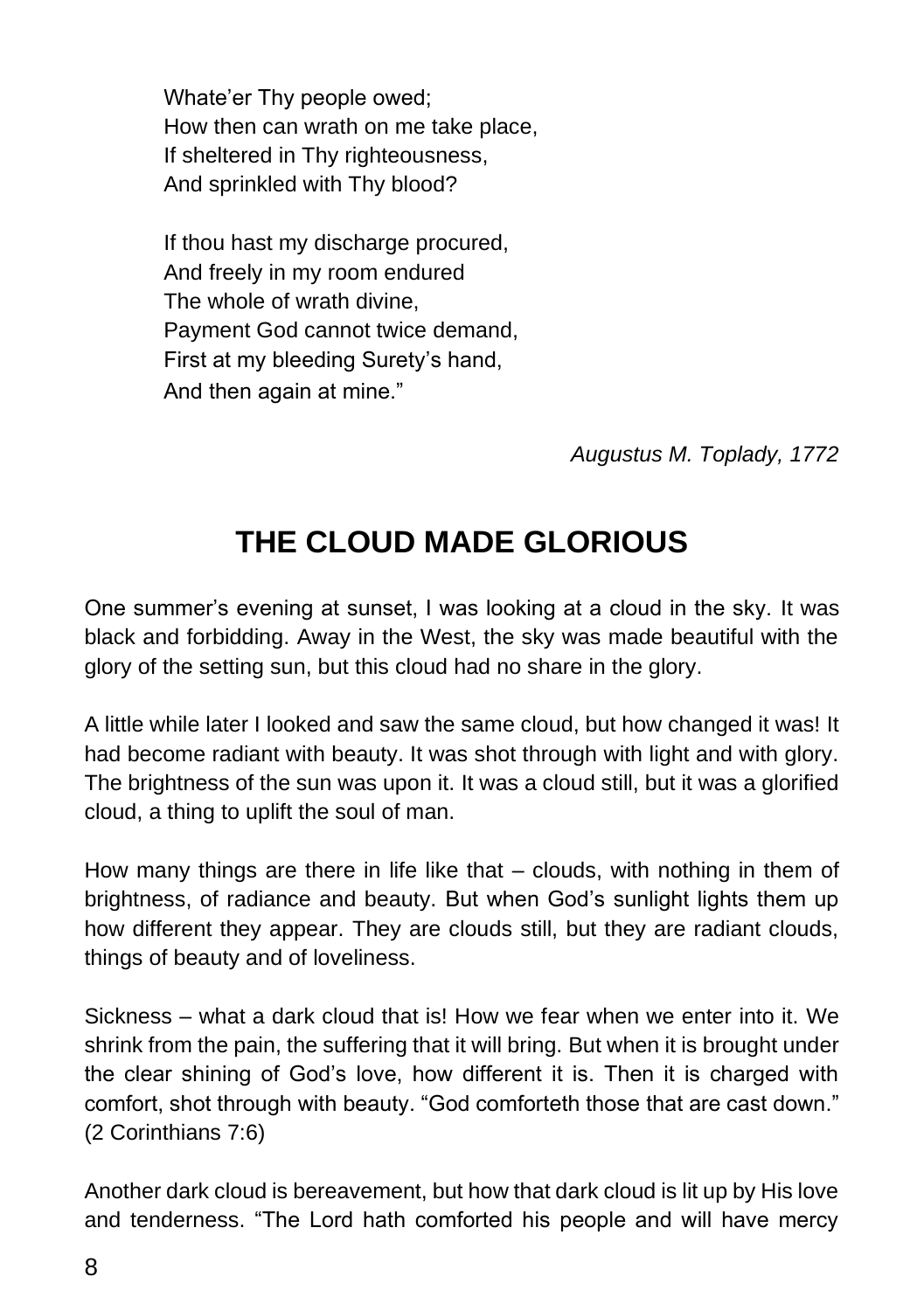upon his afflicted" (Isaiah 49:13). "(He) hath loved us, and hath given us everlasting consolation and good hope through grace" (2 Thessalonians 2:16).

It is so with all the dark clouds of life that we naturally dread and fear. God's presence and love can make them radiant and beautiful. When on the Mount of Transfiguration the disciples feared as they entered into a cloud, yet we read that, when the cloud had passed, they saw no man save Jesus only.

#### **STRANGE FOOTPRINTS OF OUR KING**

#### **(edited – MHW)**

There was a place in the Island of Skye where a godly minister used to preach. It was in the parish of Duirinish, in the northern part of the island. A little girl called Mary Bethune lived there and was one of his hearers at the very last time he preached. She was then a girl of about eleven years of age. In listening to him, she was particularly struck with his text. It was in Psalm 68;19-20: "*Blessed be the Lord, who daily loadeth us with benefits, even the God of our salvation. He that is our God is the God of salvation, and unto God the Lord belong the issues (the "outgoings" or "escapes") from death*." Under this sermon she was moved to think; and the two subjects which filled all her thoughts were: death, and the deliverance which God can give.

Her occupation was looking after a herd of goats; and while out with her goats, she was constantly meditating on these themes. Indeed, she found it impossible to do anything else. Whoever she met she questioned them about God who could save from death, and when she came home in the evening, these were still the only things she wanted to talk about. The minister who had so preached to her conscience left the place soon afterwards and Mary never saw him again. The minister of her own parish, apparently ignorant of the Gospel, gave her no help at all; for, after conversing with her, he agreed with her parents and neighbours in the opinion that the girl's reason was beginning to be unhinged.

She continued thus for some time, finding no-one qualified to give her the information she needed, as to how she could become acquainted with that "Jehovah" to whom it belongs "to rescue fully from death" (as it is in the metrical translation of the Gaelic Psalms), and feeling more and more the necessity of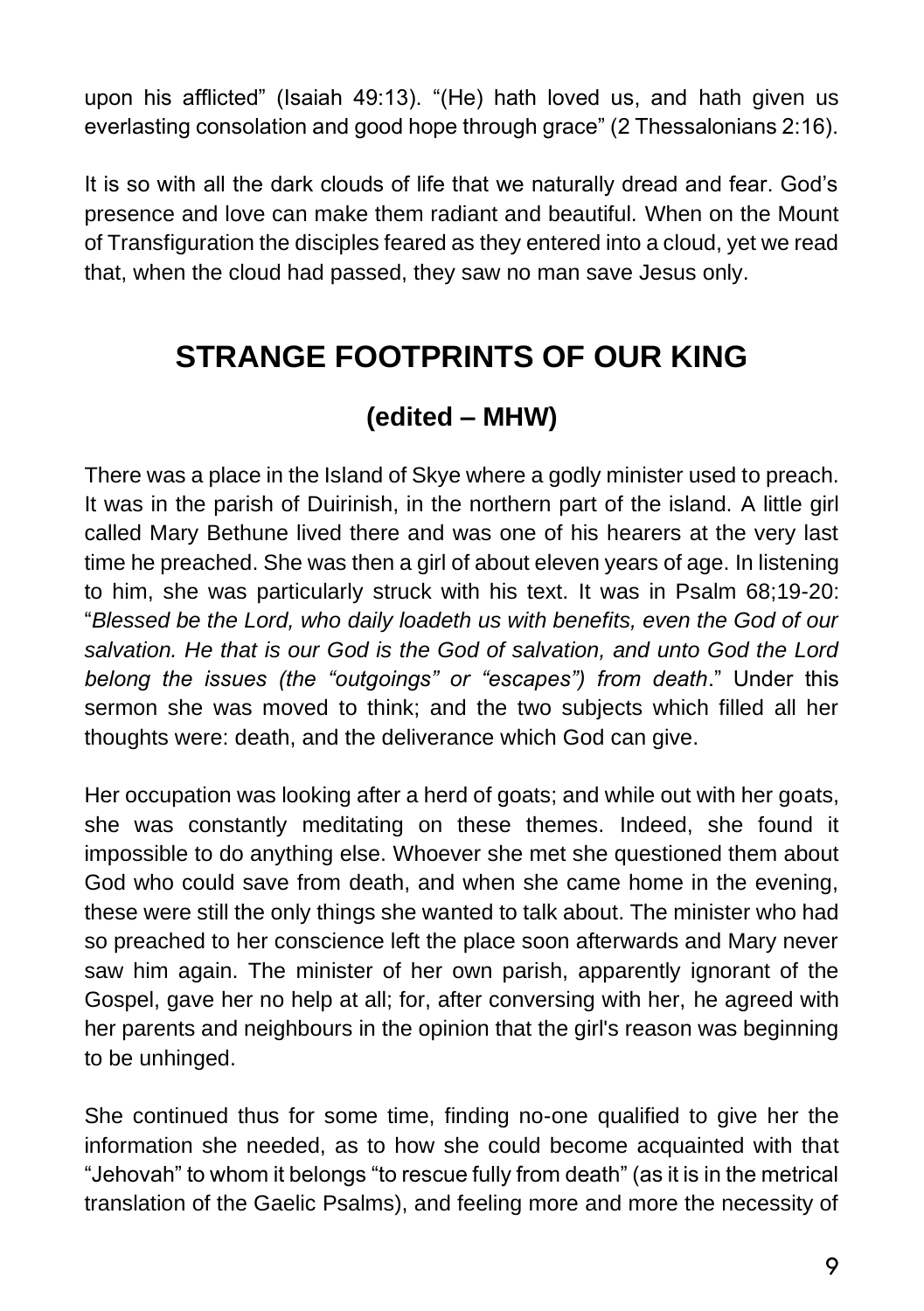being able to say, "Our God is the God of salvation", she came to the conclusion that if she remained in that neighbourhood, she would never find the answer to her heart's need. She decided to travel and to pursue her inquires elsewhere.

At that time all necessary goods were procured from Inverness, and conveyed to Skye on horseback. In her girlish simplicity, Mary thought that "Jehovah" and "salvation" must be in Inverness too! There were few roads from one place to another, and there were many rapid rivers and streams, practically none of them with bridges over them. But she was not put off by this, because her soulconcern had complete mastery over all her other thoughts. She set out on her long journey. She threw her "tonnag" (a square piece of cloth) around her shoulders and fastened it across her breast with a wooden pin, and then, bareheaded and barefooted, she began her quest, to find what she had set her heart upon. Accordingly, from hamlet to hamlet did Mary proceed, questioning all whom she met. Some put her off gruffly; some ridiculed her as meddling with what was not suitable for a person of her years. The most simply regarded her as a person under some strange hallucination.

However, she met with some kindness, some offering her food, drink, and shelter, thus helping her forward on her journey. Mary was determined to persevere, whatever the trials and hardships.

It is not known how long it took her, only that the Lord whom she was seeking had His blessed eye upon her, ignorant as she still was of Him. Her way, after crossing Kyle-Rhea, lay through Glenelg; and after crossing the heights, she made her way through Glenmoriston. She then found herself at Lochness, by the side of which she walked till she arrived at Inverness. She had now reached the only bridge then spanning the River Ness. It was an oak bridge, a frail erection, which was carried off some years ago by a flood.

The time was that of the administration of the sacrament of the Lord's Supper in that town. She spoke in her usual strain to those she met, but encountered many strange rebuffs on putting her questions. At last she was led to address one who at once felt a deep interest in the barefooted, bare-headed girl, who had accosted her just as she had many others before.

Mary observed a person, having the appearance and bearing of a lady, walking along the bridge on her way to the place of worship which she usually attended.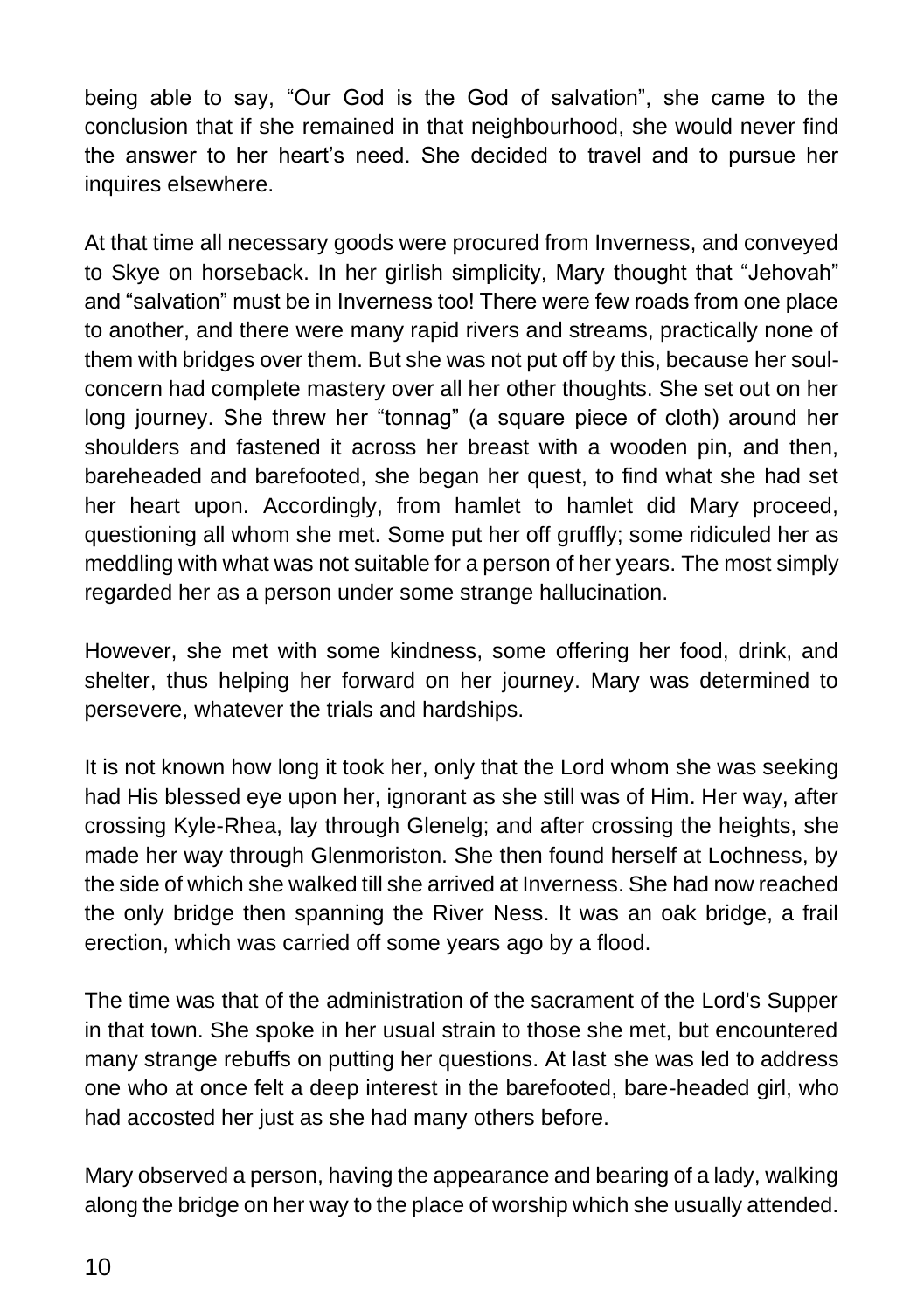To her she made an approach, repeated disappointments having intensified her earnestness. She said: "My lady! Is God in this town of Inverness? And if so, where shall I find Him?"

The lady looked at first with amazement, as many others had done on similar occasions, just because an all-important question of this kind is so seldom put. She hesitated a while and then, on Mary repeating her question with still greater earnestness, she replied: "Yes, God is in this town. Come you with me, and perhaps you may find Him." She then took the girl by the hand, walked with her to the church, and led her to the seat which she herself occupied.

The services of the day having been begun, Mary was all attention; and we may suppose her kind friend to have been deeply exercised in prayer for the salvation of this poor friendless child thus providentially thrown on her for protection.

The minister engaged in the work that day is said to have been Mr James Calder of Croy, a true man of God, as was his father before him, and as his three sons were after him. He seemed that day to find liberty in the declaration of the truth, and he had one hearer at least who drank in every word he uttered concerning God, the sinner, and the Saviour. And as he became more and more earnest, and more than ordinarily simple and clear while enlarging on the subject in hand, Mary was enabled clearly to apprehend the truth proclaimed. She could contain herself no longer. She started up, and, clapping her hands together, exclaimed, "I see Him now; I understand it all now. I have found Him! I have found Him! I have found Him!"

Many may regard all this as fanaticism. There have been too many instances in which persons who loudly proclaimed their deliverance from ignorance, doubt, and unbelief, have given occasion for scoffers to deride all such experiences as simple delusion. In Mary's case, however, that moment in the old Gaelic church at Inverness proved to be the moment of her spiritual birth. She soon forgot all her weary wanderings from the western shores of the Isle of Skye. She now knew One on whom she could lean with assured confidence for time and eternity. She realized pardon for the past and the foundation for a good hope for the future. She might not at that time be able to give such clear answers to questions which might be put to her as she could at a later stage; but she had in her soul a knowledge of the same nature and kind as Anna had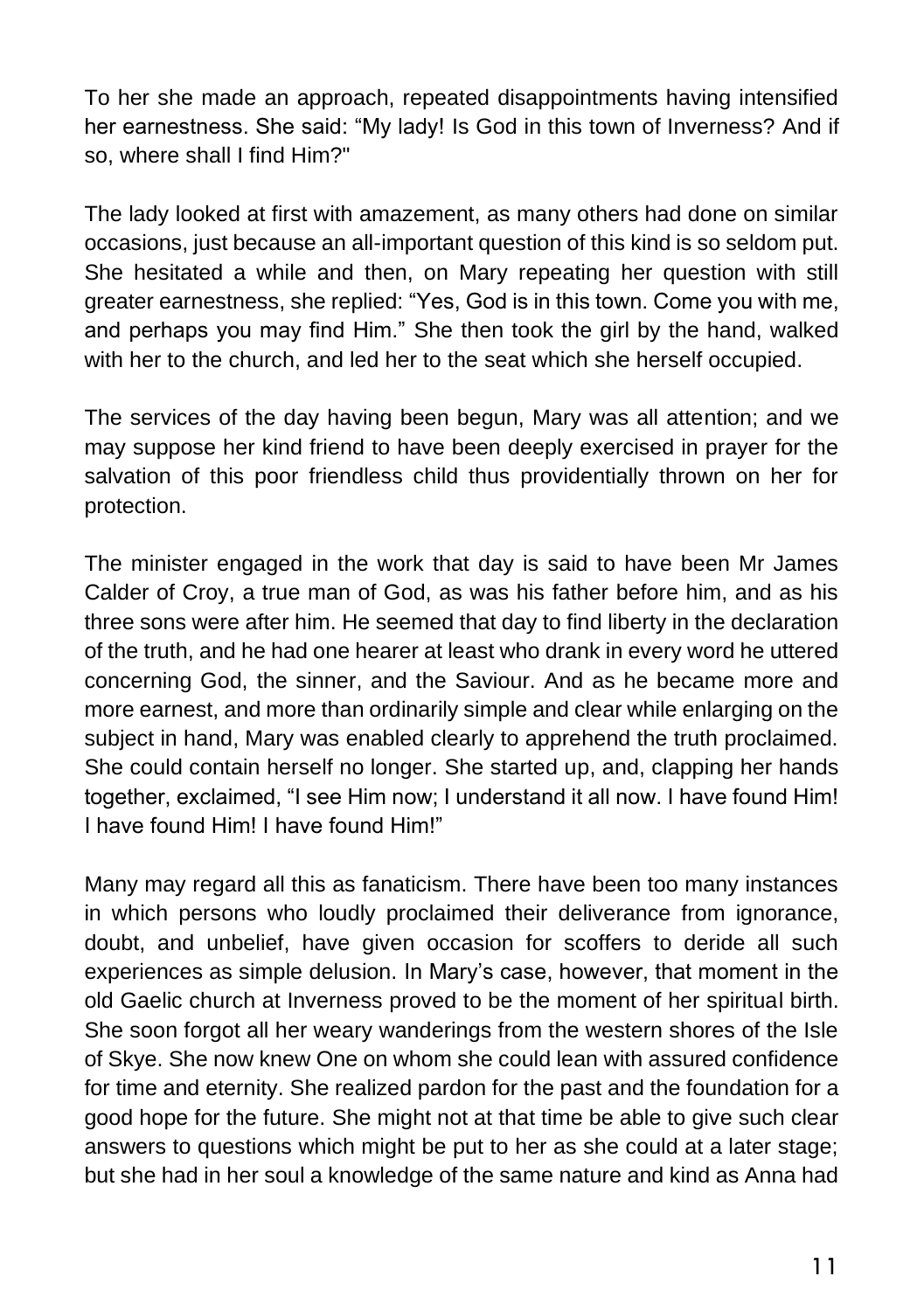when she recognized the promised Messiah in old Simeon's arms in the court of the Temple at Jerusalem.

The first outburst of enraptured feeling over, she sat with all composure, during the rest of the sermon, and joined in the service with the congregation. Mary could now say, "This God is my own God, the God of my salvation;" and she might fully rest on His Providence for all that concerned her welfare in life. Even should all the people in church pass out without taking any interest in her, she knew that He who kept her and shielded her all the way, and who had that day revealed Himself to her soul, would raise up some friend to act towards her the part of a guardian. She had that, indeed, already: for the kind lady who led her into church could not now part with her. She conducted her out as she conducted her in. She bought her to her own house, provided for her once, and watched over her with a mother's solicitude.

Years passed on. Mary was evidently growing in grace. She had found a home and employment in her benefactress' house and continued in her service till the lady died. Then she left Inverness and obtained a place of residence in the parish of Croy, where she could enjoy the ministrations of her spiritual instructor in the Lord - Mr James Calder. Not long, however, after her removal to that parish, Mary was called upon to act towards another Skye wanderer the same part that was performed towards herself by the lady whom she met on the bridge on her arrival at Inverness.

To the mineral water at Strathpeffer, a farmer's wife from Kilmaluag, in the parish of Kilmuir in Skye, came down, in hopes of recovering from some ailment wherewith she was afflicted. She was accompanied by a daughter, and they remained there for some weeks.

At that time there were three parishes in the neighbourhood highly favoured. The ministers in each were men of God and men of prayer, abounding in works of faith and labours of love. They had much to do to uproot habits and practices which were the result of ages of superstition and ungodliness. Among such favoured parishes was that of Dingwall, and in good old Mr Rose's day, and in the days of his predecessor, Mr Mackenzie, the town was the resort especially at the times of the Communion - of great numbers of people. Many of them were pious persons, while not a few were drawn by mere curiosity. Among the latter, on the occasion to which our story refers, was the girl from Kilmaluag. She had seen the Sacrament of the Supper administered in Skye;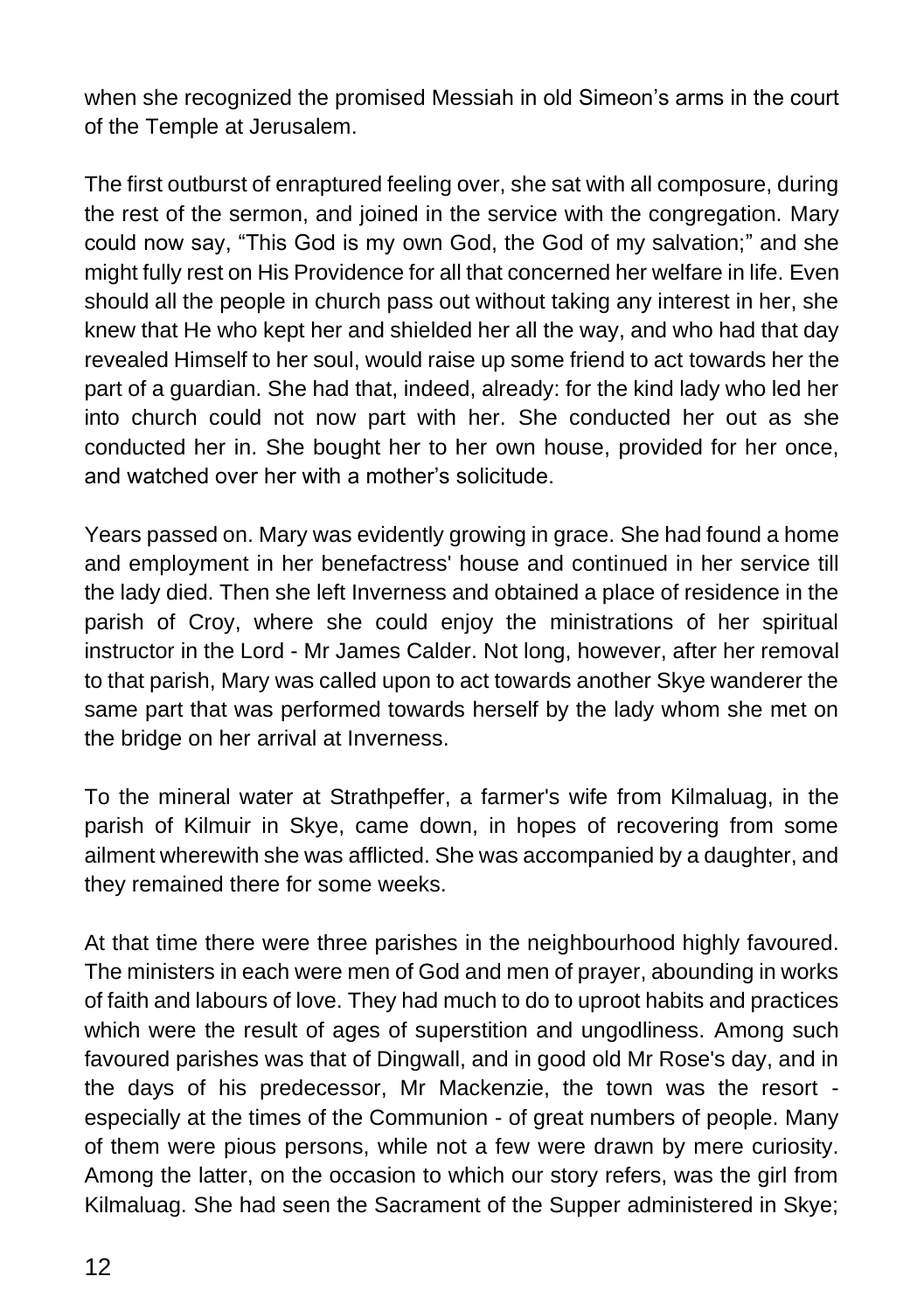she had heard preaching, too, both on ordinary and on Sacramental occasions; but she heard now what she had never heard before. She was struck with amazement. She had begun to discover what she was in the sight of the Holy One.

She returned home to her mother under deep conviction of sin, regarding herself as lost, and as being under the curse of God. But there was a hidden something within which led her to seek more and more of the truth, however awful her sense of misery was. Furthermore, although herself under a sense of condemnation. she would have her mother go to Dingwall next day along with her and hear for herself what had so deeply impressed her.

You would perhaps think that her mother would bless the Lord for what she should have regarded as encouraging the hope that her child would now prize the Physician of souls. Instead of that, not knowing herself what it was to be a sinner, she regarded all her daughter's fears as groundless; she moreover feared that if her daughter was to go again to Dingwall to hear a sermon, she would be lost to her, or perhaps become crazy. She therefore made preparations for their return to Skye at once; and with this purpose, she replied to her daughter's solicitations by saying: "Janet, you don't go to Dingwall tomorrow. You and I will stay at home to wash, and to prepare for our journey homewards on Monday." "No, no!" said Janet, "Tomorrow is Sabbath. Neither you nor I should profane that day, and so break the fourth commandment." But to this exhortation Janet's mother paid no regard. Sabbath found her engaged as she purposed, and she would insist on her daughter joining her in the desecration of the Lord's Day.

Janet at first earnestly pleaded with her mother to desist, but it was all to no purpose. She next pleaded for leave to go to Dingwall, but this request was peremptorily refused. The daughter then told her mother that, whatever the consequences might be, she must go to hear the Word of God, and proceeded to arrange her "tonnag" for that purpose. Seeing this, her wicked mother raised up both her hands, and with fearful oaths imprecated curses on her daughter's head! She solemnly devoted her to Satan and charged her at the same time to go away, and never be seen by her again.

Janet cried bitterly, and ran out of their temporary place of abode. The people from that neighbourhood by that time had all moved away to Dingwall. Her first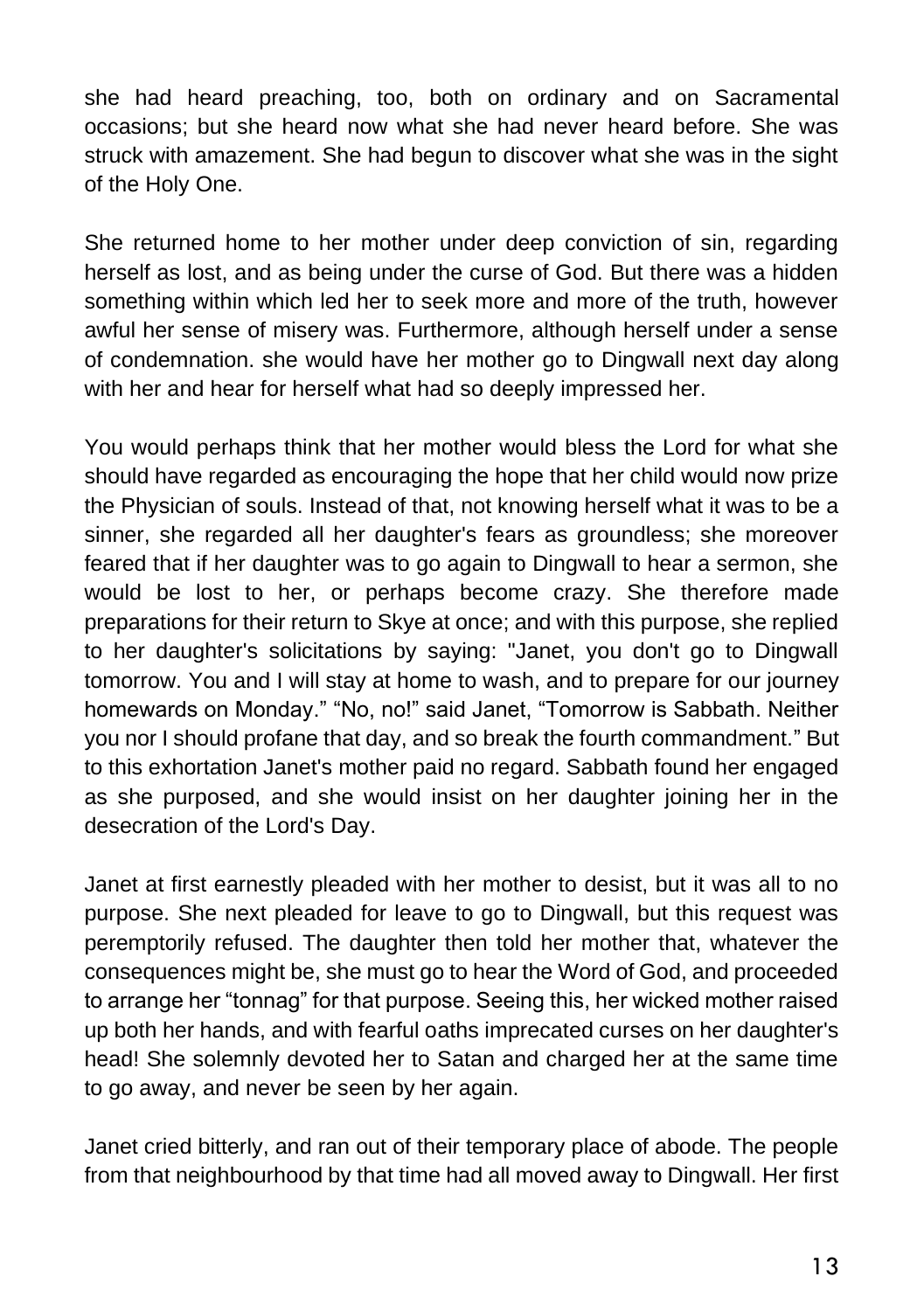impulse was to go after them; but after proceeding some way, she felt herself so oppressed with a load of terror that she was compelled to rest.

"What is the use," she said, "of my going to Dingwall? There is no hope for me. I am under the curse of God, and my own mother has devoted me to the enemy. I can never obtain deliverance. It is as well for me to turn and direct my steps some other way."

And turn she did. But the Lord, who, unseen and unknown, had His eye on her, by His own Spirit suggested some recollection of a word she had heard before read to her. She turned again in the direction of Dingwall, and had proceeded some few steps, when the enemy, though formerly foiled, again returned to the assault. Her former doubts came on with redoubled power, and she walked back again till something else occurred to her which prompted her to 'hope against hope'. So again, she proceeded in the direction of the place where the Gospel was preached. Matters went on thus for the greater part of the forenoon-Janet sometimes progressing and again returning.

She did reach the outskirts of the congregation at last. We do not know who the minister was who at that special time was speaking; but Janet heard him commending to his hearers the blood of the Cross, holding forth the efficiency of its application for the taking away of guilt, and the removal of a sense of condemnation. As if he had been specially directed to address Janet personally, she heard him say, "Should you be sensible of the overwhelming load of the curse of God, and your mother's curse along with that, you will find more than enough in this blood for the removal of both, and for rendering you righteous before God."

Janet heard this. To her it was a word in season. It calmed the tempest within. She sat down at the feet of Christ and listened with diligent attention. When the congregation was dismissed, all went either to their own homes or to the houses of friends, who showed their hospitality to them as strangers coming to the feast. But Janet had no house to which she could go; her mother had discarded her; and she might be ready to ask, "What am I to do now?' The Lord had, however, been graciously revealing Himself to her soul throughout the whole afternoon and evening of that day. Why, then, should she fear? Some person might be prompted to show kindness to her; and if not, it was summer, and she could remain outside for one night at least. She would hear the sermon next day, and she would wait for that before she would decide as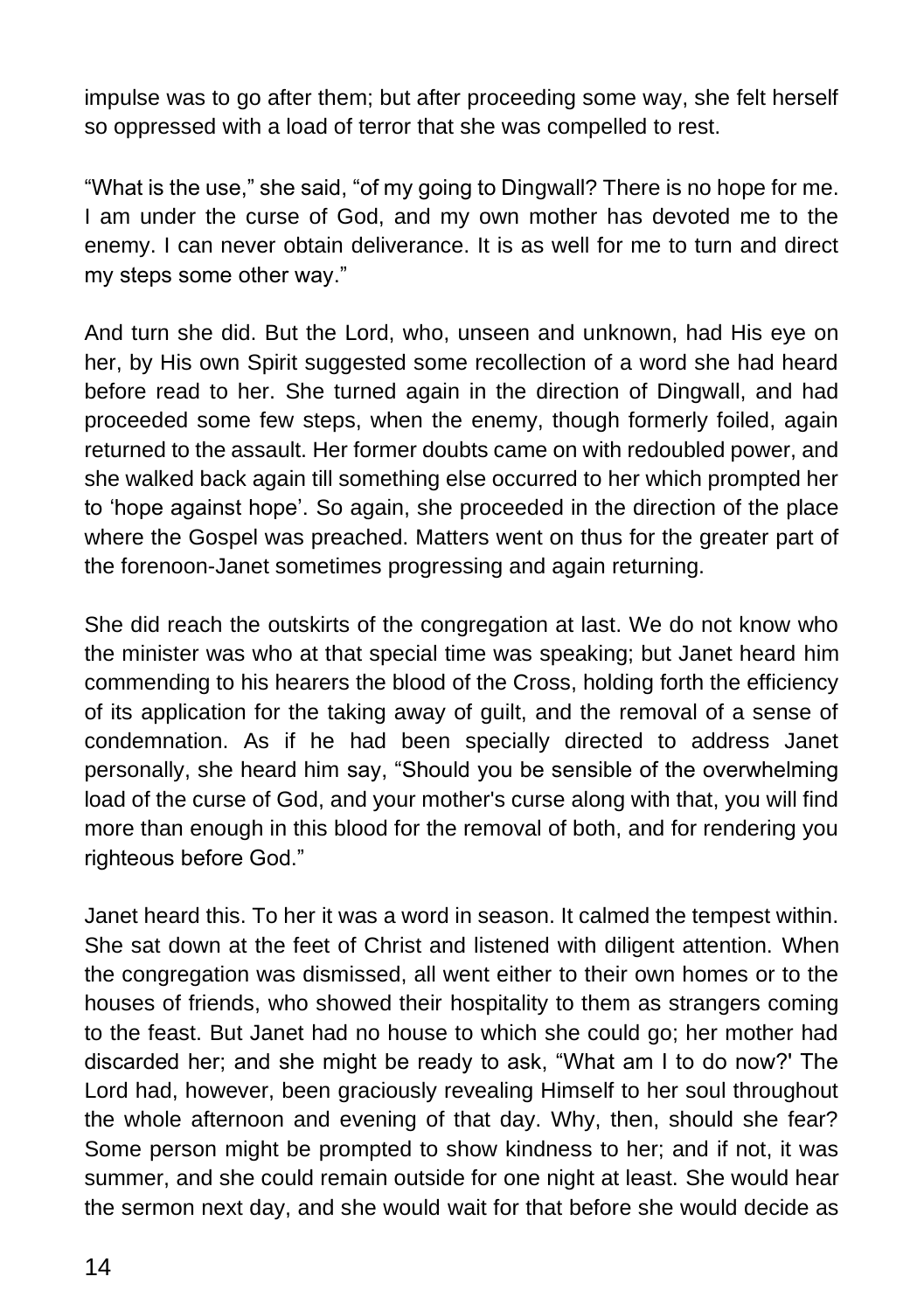to where to turn her steps. Still, who could doubt that, after all, poor Janet would feel something like a weight on her spirit, or rather be conscious of a blank which sadly needed filling up, when she saw the whole congregation gradually melting away, with none to speak a kind word to her?

But, stop! Who is this coming up and approaching Janet Macleod with a kindly smile? This is Mary Bethune, now grown up to womanhood, grown in faith and knowledge, and in Christian experience. She is, moreover, largely acquainted with professing Christians through the whole country, and she has come to Dingwall, along with others, expecting "a feast of fat things: of wine on the lees well refined."

She and they have not been disappointed. But now the appearance of a Skye girl has attracted her attention.

Janet's dress and manner are almost a new sight to her. She speaks to her and is convinced by her first word that they are both natives of the same isle. Her kind inquiries draw out Janet's heart all at once. The unvarnished tale is soon told; the harrowing horrors and the gracious consolation. The two are drawn to each other with an influence far more powerful than that of country and kindred. Janet finds shelter with Mary where she is herself lodged.

From this day forward the two are inseparable. Mary conducts Janet to the domicile occupied by herself in the parish of Croy. They continue to sit together under the same minister (Mr James Calder) till the day of his removal to the Upper Sanctuary.

After Mr Calder's death, Mary and Janet found a place of residence, and a ministry which they relished as being profitable to their souls, in the parish of Nigg, in the county of Ross. Mr McAdam was then newly translated to that charge after the parish had been long under the blight of a minister whose coldness had the effect of scattering the Lord's flock, and of rendering the place of worship a desolation. Under Mr McAdam's ministry, those two godly women continued to sit, while they lived, supporting themselves by the labour of their hands, respected in the place, and growing in ripeness for the abode of the just, till at about the age of eighty years they were removed to the enjoyment of the communion of saints above, and the blessedness of uninterrupted fellowship with Him whom they loved so much below.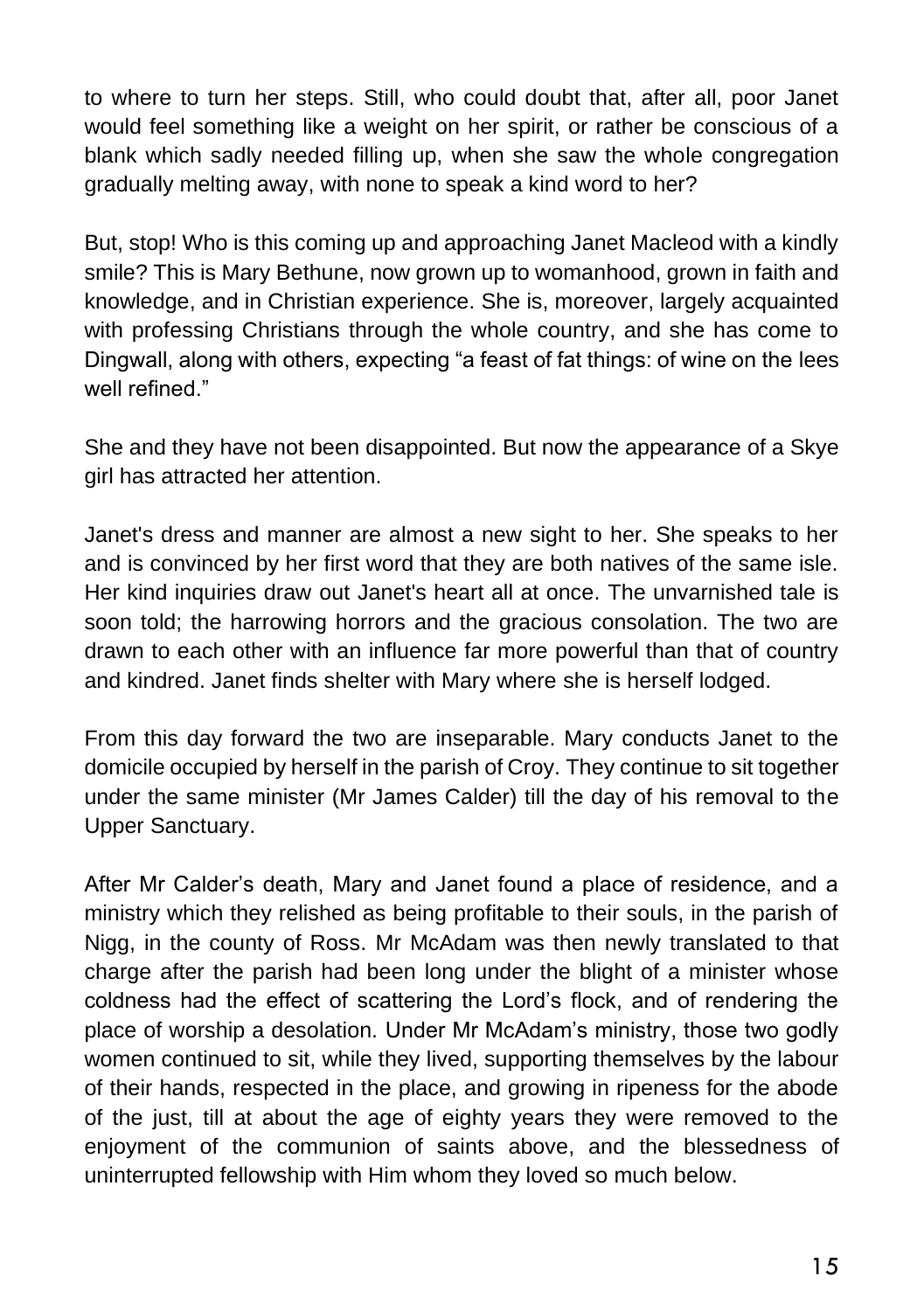You may perhaps enquire whether Mary or Janet had any communication with their relatives in Skye? Communication by letter was not then so easy as it is now. Neither of them had learned to write, but Mary had communication with her parents through a name's sake of her own who was minister of Alness in the county of Ross. She went once to her native place and remained there for some time, but not having the privilege which she had found so delightful in the land of her adoption she returned again to that district and never afterwards visited the Isle of Skye.

But she and her companion never failed to wrestle together in prayer for the people in their native island; and I heard a godly minister in Skye, now departed (the Rev. Roderick Macleod), give expression to the complacency he felt in connecting the spiritual influences in each of the parishes whence these women came with the continued and persevering entreaties which they were known to have laid at the foot of the Throne in behalf of their native district.

We may learn, moreover, that a minister may be instrumental for good, while he himself may be denied the privilege of knowing that any good has been done. The minister under whom Mary Bethune's whole soul was roused to seek after the knowledge of the Lord never knew of the effect produced till Mary and he met beyond the grave.

This story is now finished. If the recital may have the effect of stirring up any young person to follow on to know the Lord, I have my reward. If any person, young or old, be incited by the examples here related, to regard everything else as vile in comparison with the knowledge of Christ and Him crucified, I would earnestly bid him God-speed; let him press on till he know for himself this Saviour who was "delivered for our offences, and was raised again for our justification," till he be begotten again unto "a lively hope through the resurrection of Jesus Christ from the dead."

# **ARCHIBALD ALEXANDER ON PRAYER AS A MEANS OF GRACE**

*Archibald Alexander (1772-1851) served as first professor at Princeton Theological Seminary and was the founder of Princeton Theology, which was*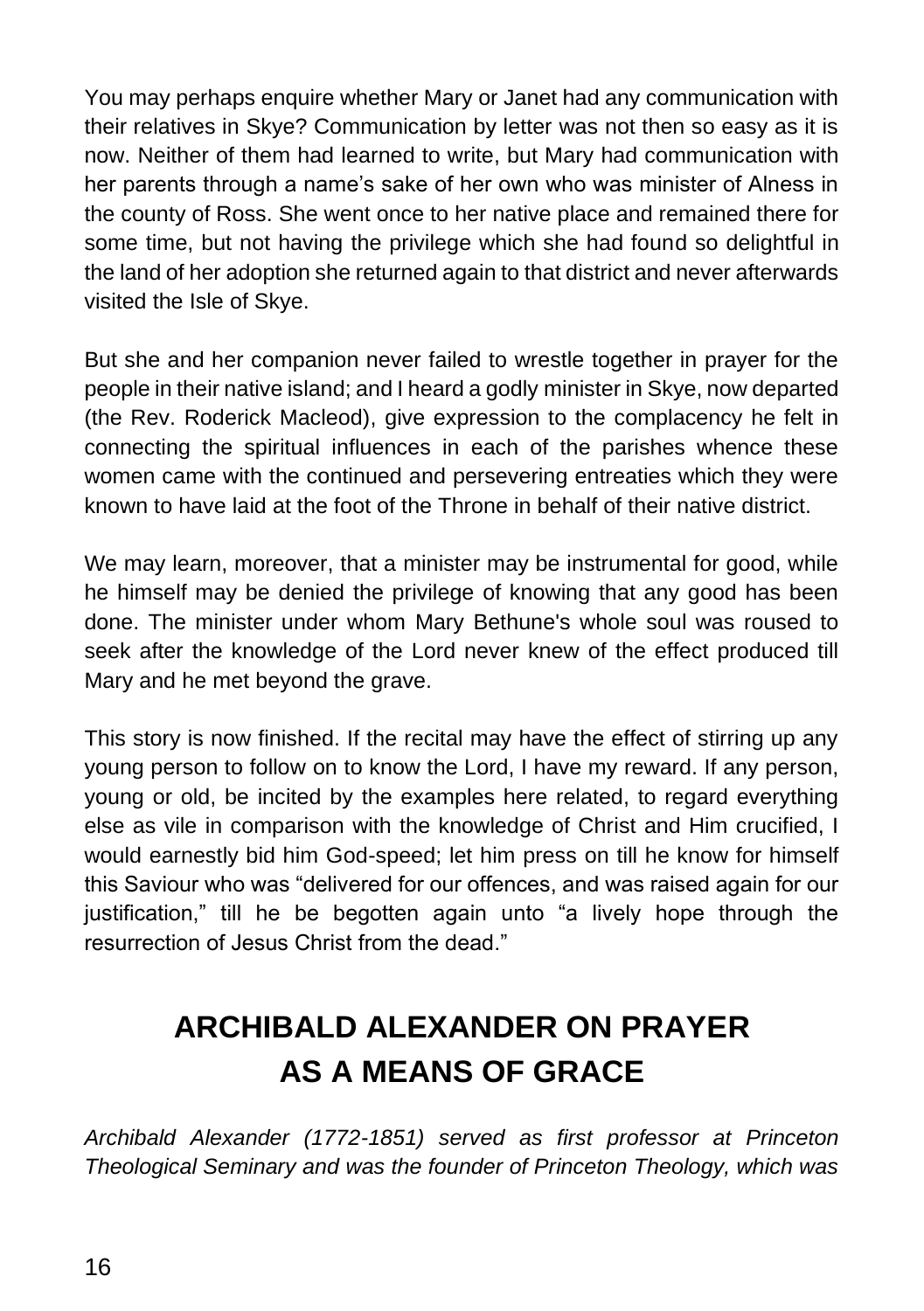*the theology of the Westminster Standards with a strong emphasis on spiritual experience and vital godliness.*

Although God is everywhere present, yet he is invisible. He is an all-pervading Spirit, yet is perceived by none of our senses. We behold his glorious works in the heavens and in the earth, and may learn something, by careful observation, of the general laws by which the material universe is governed; but still the great Architect is concealed.

As far as reason can lead us, we seem to be shut out from all intercourse with our Maker; and whether prayer is permitted would remain for ever doubtful, were it not for divine revelation. We are not surprised, therefore, that some deists have denied that prayer is a duty, or that it can be available to the Deity. Indeed, considering man as a sinner, it would seem presumptuous for such a creature to obtrude himself into the presence of a holy God.

Prayer is everywhere in the Bible recognized as proper and inculcated as a duty. But it is also a most precious privilege, one of the richest blessings conferred on man. It opens a method of intercourse and communion with our Father in heaven; it furnishes a refuge for the soul oppressed with sin and sorrow; it affords an opportunity to the heart overwhelmed with an intolerable weight of misery to unburden itself, to pour its griefs into the ear of one who can pity and help.

The moral effect of prayer is important. It humbles the soul, and excites veneration for the august and holy character of God. But though prayer brings into exercise the noblest acts and emotions of which our nature is capable, yet it would be a grand mistake to confine the efficacy of prayer to its moral effects.

Prayer, when offered in faith, for things agreeable to the will of God, actually obtains for the petitioner the blessings which he needs. It has an efficacy to obtain forgiveness of sins, the gift of the Holy Spirit, and deliverance from a thousand evils. Prayer enters into the ears of the Lord of sabaoth; the prayer of faith is the mightiest engine upon earth. The Lord of heaven has given his word to answer prayer. He will be inquired of by his people, that he may bless them.

God can make any means effectual; and among the instituted means for the government of the world, and the preservation and comfort of his people,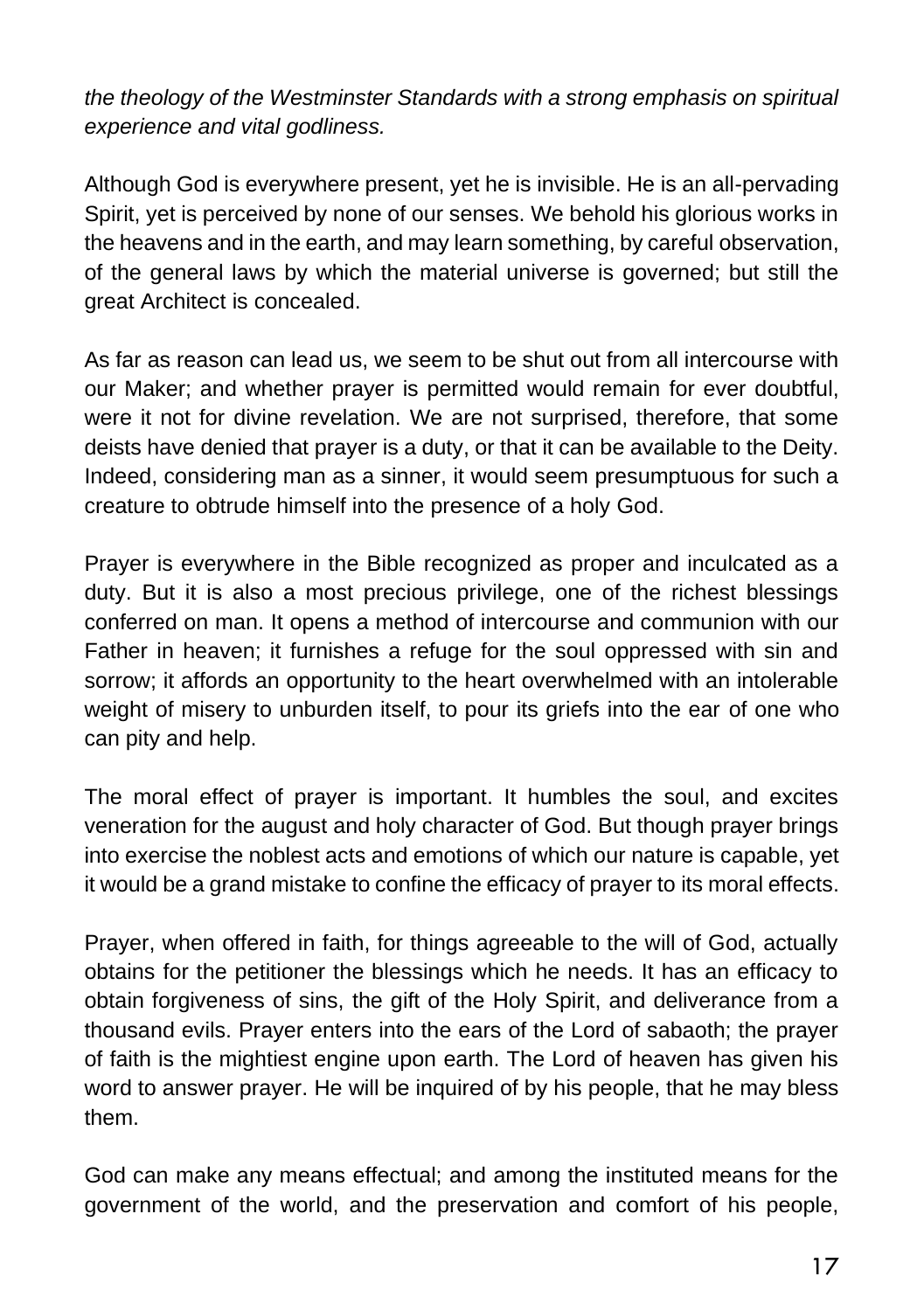prayer holds a high place. The objection that God is immutable, and knows what we need, has no more force against prayer than any other means—no more force than if urged against the necessity of cultivating the ground in order to obtain a crop, or receiving food to nourish the body. The Christian life is sustained by prayer. By it every grace is exercised, every blessing is obtained. Without the sincere desires of the heart, prayer is nothing; it is worse—it is a mockery. He is the best Christian who prays most. As God is ever near to us, "for in him we live, and move, and have our being," we are permitted to hold intercourse with him at all times, and in all places. We are commanded to "pray without ceasing"—to "be instant in prayer"—to "pray everywhere, lifting up holy hands."

In prayer there is not only an outgoing of the soul to God, in acts of faith, love, and confidence, but there is an actual communication from God to the soul. Prayer is a holy converse—a fellowship with God. One hour spent in prayer, will accomplish more good than many employed in study or labour. Surely, then, it is good to draw nigh to God.

### **BE STILL AND KNOW THAT I AM GOD**

#### **Joseph Addison Alexander**

Joseph Addison Alexander (1809-1860), third son of Archibald Alexander, became a remarkable Biblical scholar, skilled in 25 languages, and he was also a prolific poet. In 1833, while on travel in Europe, he wrote what his biographer, H.C. Alexander, called "one of his noblest productions."

> When fortune smiles and friends abound; When all thy fondest hopes are crowned; When earth with her exhaustless store, Seems still intent to give thee more: When every wind and every tide Contribute to exalt thy pride; When all the elements conspire To feed thy covetous desire; When foes submit and envy stands Pale and abashed with folded hands; While fame's unnumbered tongues prolong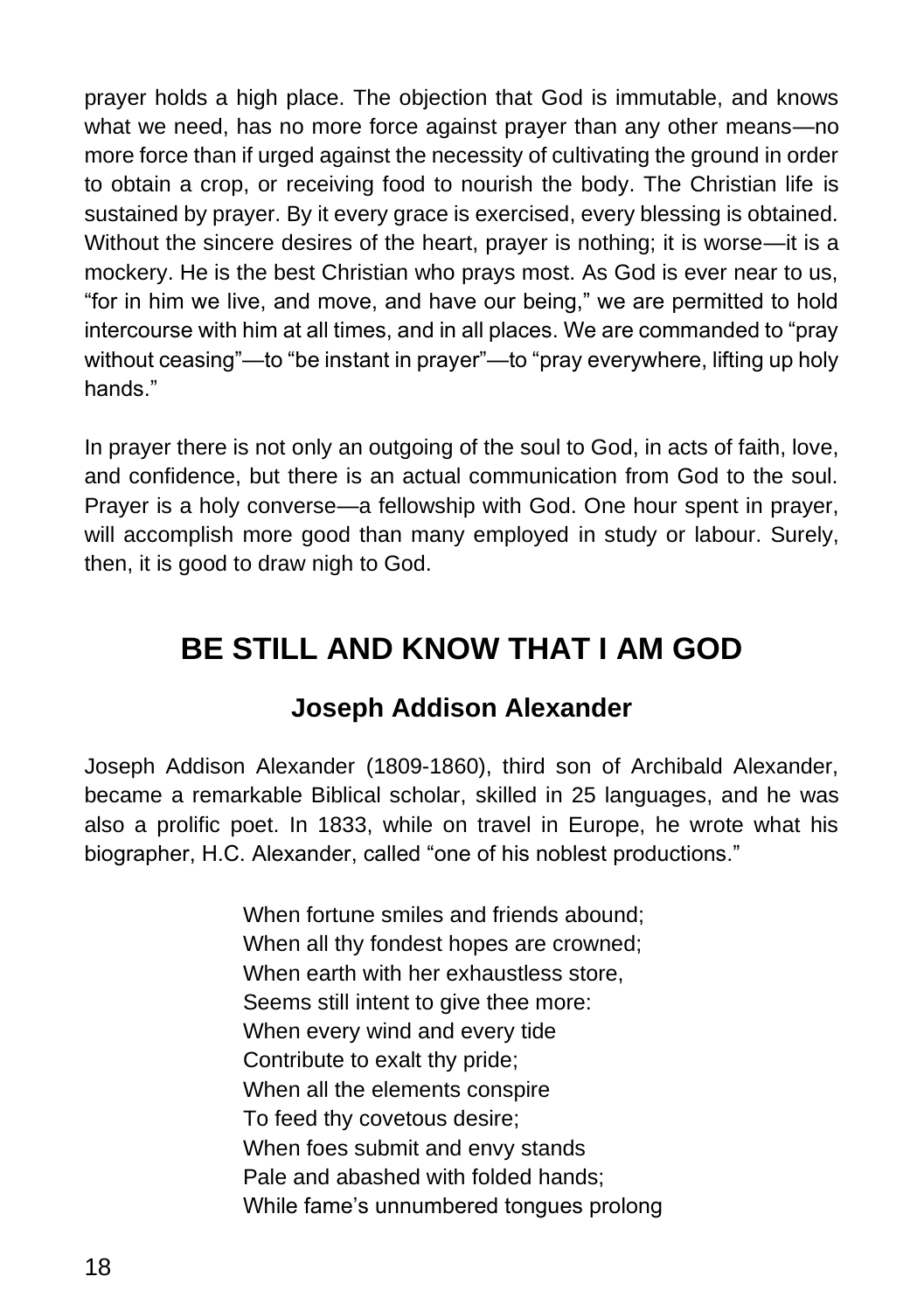The swell of thy triumphal song; When crowds admire and worlds applaud "Be still and known that I am God."

When crowns are sported with and thrones Are rocked to their foundation stones; When nations tremble and the earth Seems big with some portentous birth; When all the ties of social life Are severed by intestine strife; When human blood begins to drip From tyranny's accursed whip; When peace and order find their graves In anarchy's tempestuous waves; When every individual hand Is steeped in crime, and every land Is full of violence and fraud; "Be still and know that I am God."

When to the havoc man has made The elements afford their aid; When nature sickens, and disease Rides on the wing of every breeze; When the tornado in its flight Blows the alarm and calls to fight; When raging Fever leads the van, In the fierce onset upon man; When livid Plague and pale Decline And bloated Dropsy, form the line; While hideous Madness, shivering Fear And grim Despair, bring up the rear; When these thy judgments are abroad: "Be still and know that I am God."

When messages of grace are sent, And mercy calls thee to repent; When through a cloud of doubts and fears The Sun of Righteousness appears; When thy reluctant heart delays